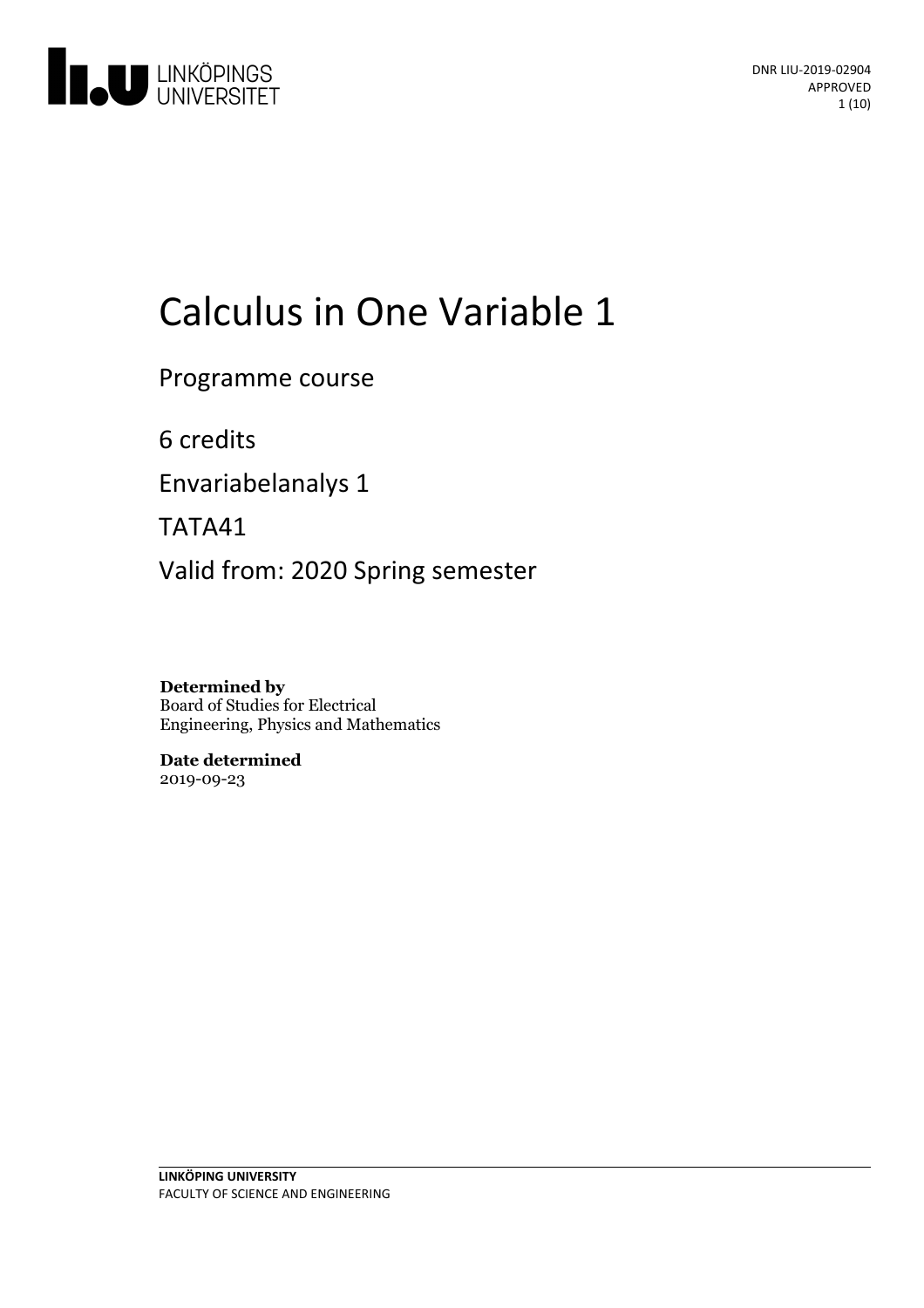# Main field of study

Mathematics, Applied Mathematics

Course level

First cycle

### Advancement level

 $G_1X$ 

# Course offered for

- Master of Science in Industrial Engineering and Management International
- Master of Science in Industrial Engineering and Management
- Master of Science in Biomedical Engineering
- Master of Science in Applied Physics and Electrical Engineering International
- Master of Science in Applied Physics and Electrical Engineering
- Bachelor's Programme in Mathematics
- Master of Science in Computer Science and Engineering
- Master of Science in Design and Product Development
- Master of Science in Energy Environment Management
- Master of Science in Information Technology
- Master of Science in Chemical Biology
- Master of Science in Mechanical Engineering
- Master of Science in Engineering Biology
- Master of Science in Computer Science and Software Engineering

### Entry requirements

Note: Admission requirements for non-programme students usually also include admission requirements for the programme and threshold requirements for progression within the programme, or corresponding.

# Prerequisites

Foundation Course in Mathematics

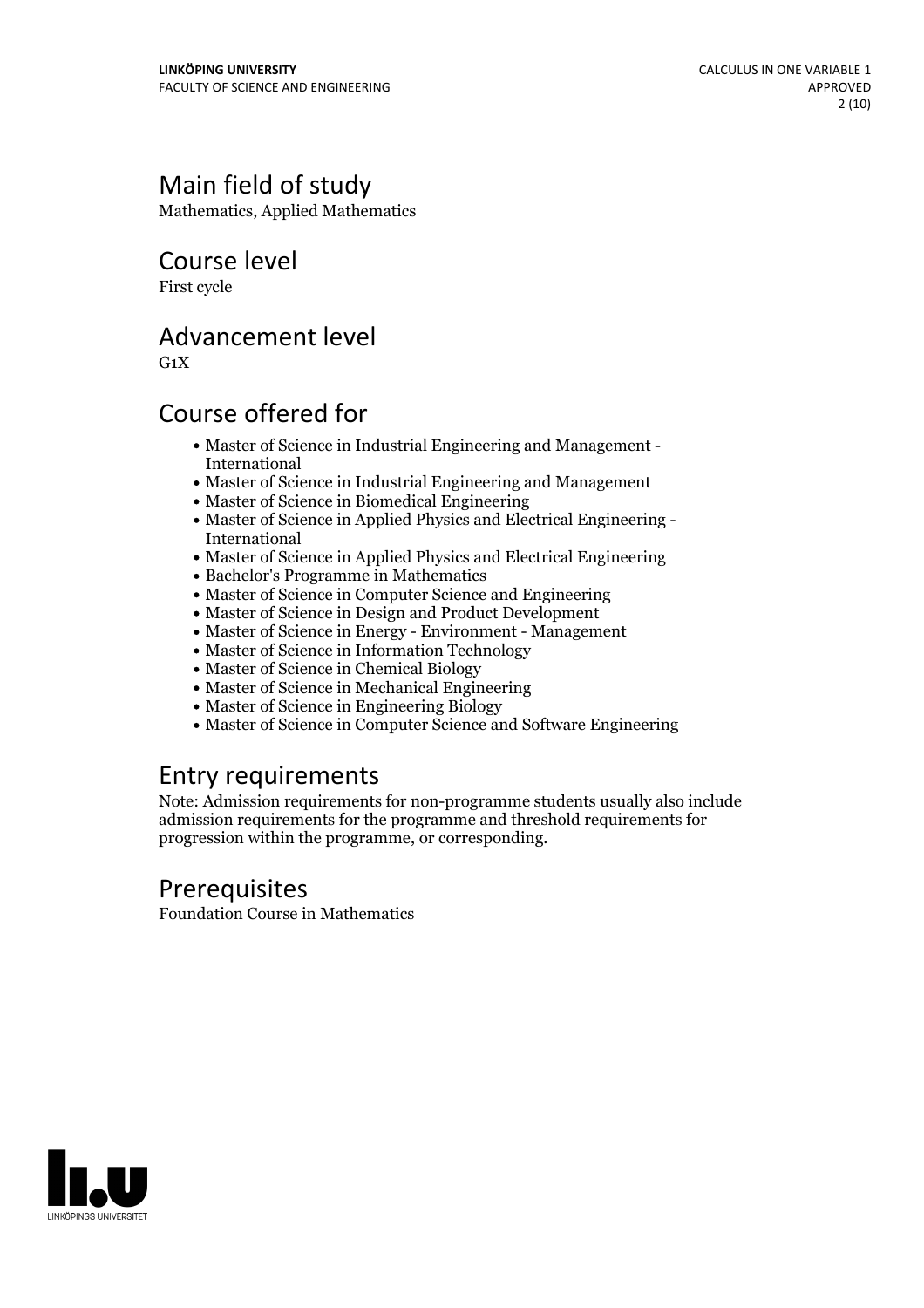# Intended learning outcomes

To give basic proficiency in mathematical concepts, reasoning and relations contained in single-variable calculus. To provide the skills in calculus and problem solving required for subsequent studies. After a completed course, the student should be able to

- read and interpret mathematical text
- quote and explain definitions of concepts like local extremum, limit, continuity, derivative, antiderivative and integral
- quote, explain and use central theorems such as the first and second fundamental theorem of calculus, the mean value theorems, the intermediate value theorem, the extreme value theorem
- use rules for limits, derivatives, antiderivatives and integrals
- carry out examinations of functions, e.g., using derivatives, limits and the properties of the elementary functions, and by that means draw conclusions concerning the properties of functions
- use standard techniques in order to determine antiderivatives and definite integrals
- make comparisons between sums and integrals
- perform routine calculations with confidence
- carry out inspections of results and partial results, in order to verify that these are correct or reasonable.

### Course content

Functions of a real variable. Limits and continuity. Derivatives. Rules of differentiation. Derivatives of the elementary funtions. Properties of differentiable functions. Derivative and monotonicity. Graph sketching, tangents and normals, asymptotes. Local and global extrema. Derivatives of higher order. How to find antiderivatives. Partial integration, the method of substitution. Antiderivatives to rational functions, functions containing certain radicals and trigonometric

Integration of continous functions. Connection between the definite integral and antiderivatives. Methods of integration. Definition and calculation of generalised integrals. Estimation of sums.

# Teaching and working methods

Lectures and problem classes. The IT programme has a different organization with problem based learning which is coordinated in the course Physical Principles. The course is given twice; Vt1 and Ht2

# Examination

TEN<sub>1</sub> Written examination 6 credits U, 3, 4, 5

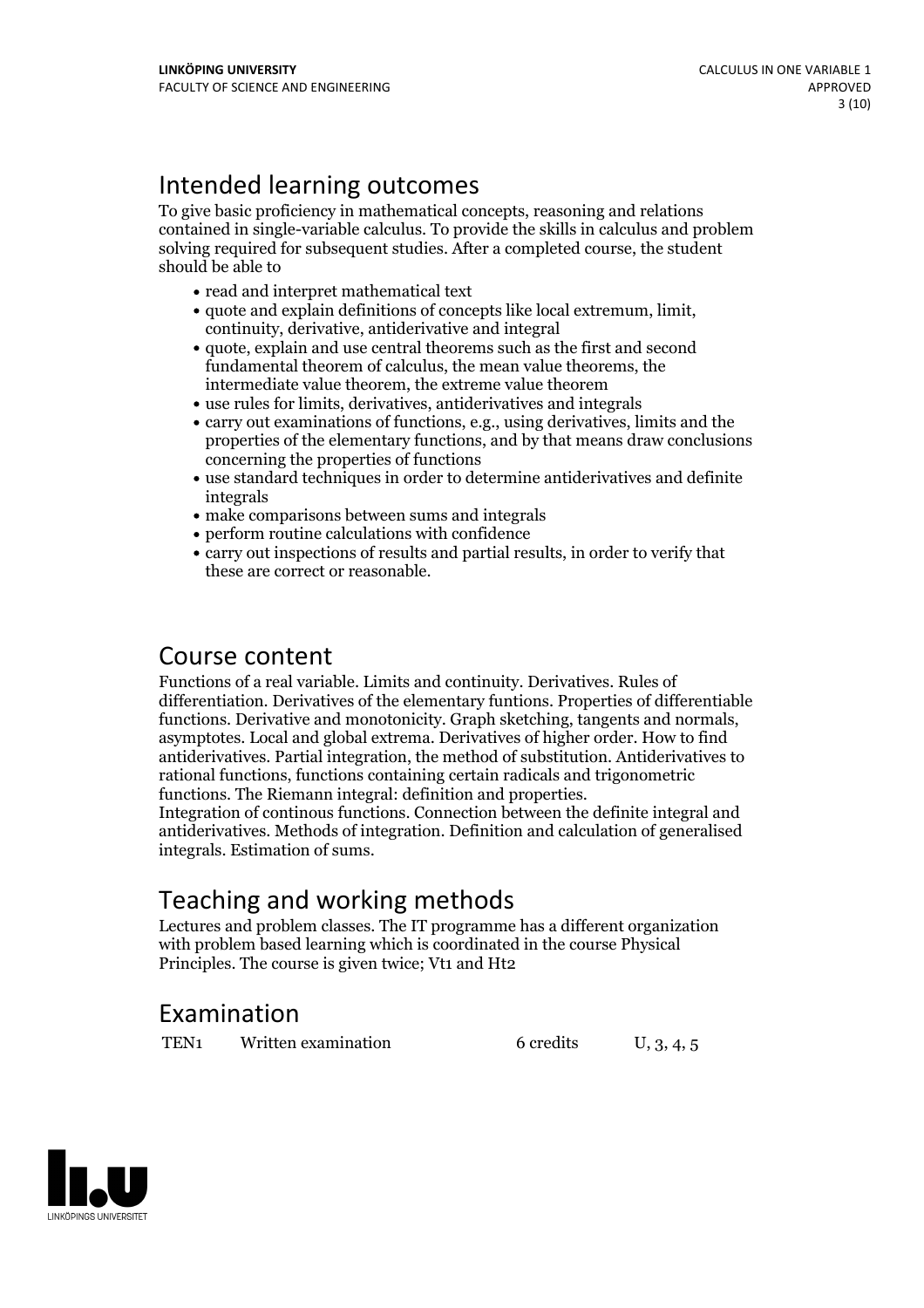### Grades

Four-grade scale, LiU, U, 3, 4, 5

# Other information

#### **About teaching and examination language**

The teaching language is presented in the Overview tab for each course. The examination language relates to the teaching language as follows:

- If teaching language is Swedish, the course as a whole or in large parts, is taught in Swedish. Please note that although teaching language is Swedish, parts of the course could be given in English. Examination language is
- Swedish.<br>• If teaching language is Swedish/English, the course as a whole will be taught in English if students without prior knowledge of the Swedish language participate. Examination language is Swedish or English
- (depending on teaching language).<br>• If teaching language is English, the course as a whole is taught in English.<br>Examination language is English.

#### **Other**

The course is conducted in a manner where both men's and women's

The planning and implementation of a course should correspond to the course syllabus. The course evaluation should therefore be conducted with the course syllabus as a starting point.

### Department

Matematiska institutionen

### Director of Studies or equivalent

Jesper Thorén

### Examiner

Axel Hultman, Magnus Herberthson, Hans Lundmark, Mikael Langer

### Course website and other links

### Education components

Preliminary scheduled hours: 60 h Recommended self-study hours: 100 h

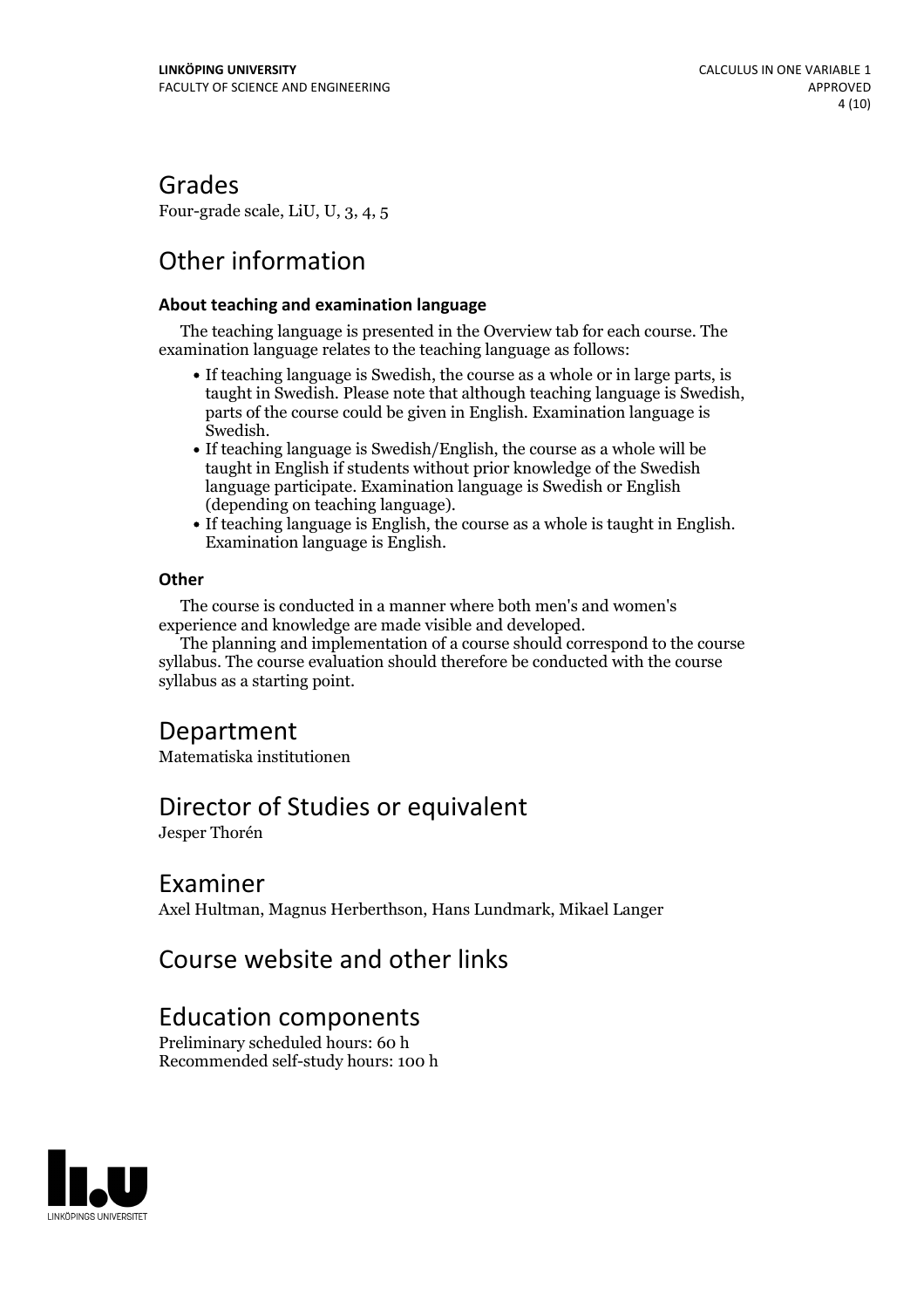# Course literature

**Books**

Forsling, G. och Neymark, N., *Matematisk analys, en variabel* Liber

#### **Other**

*Problemsamling utgiven av matematiska institutionen*

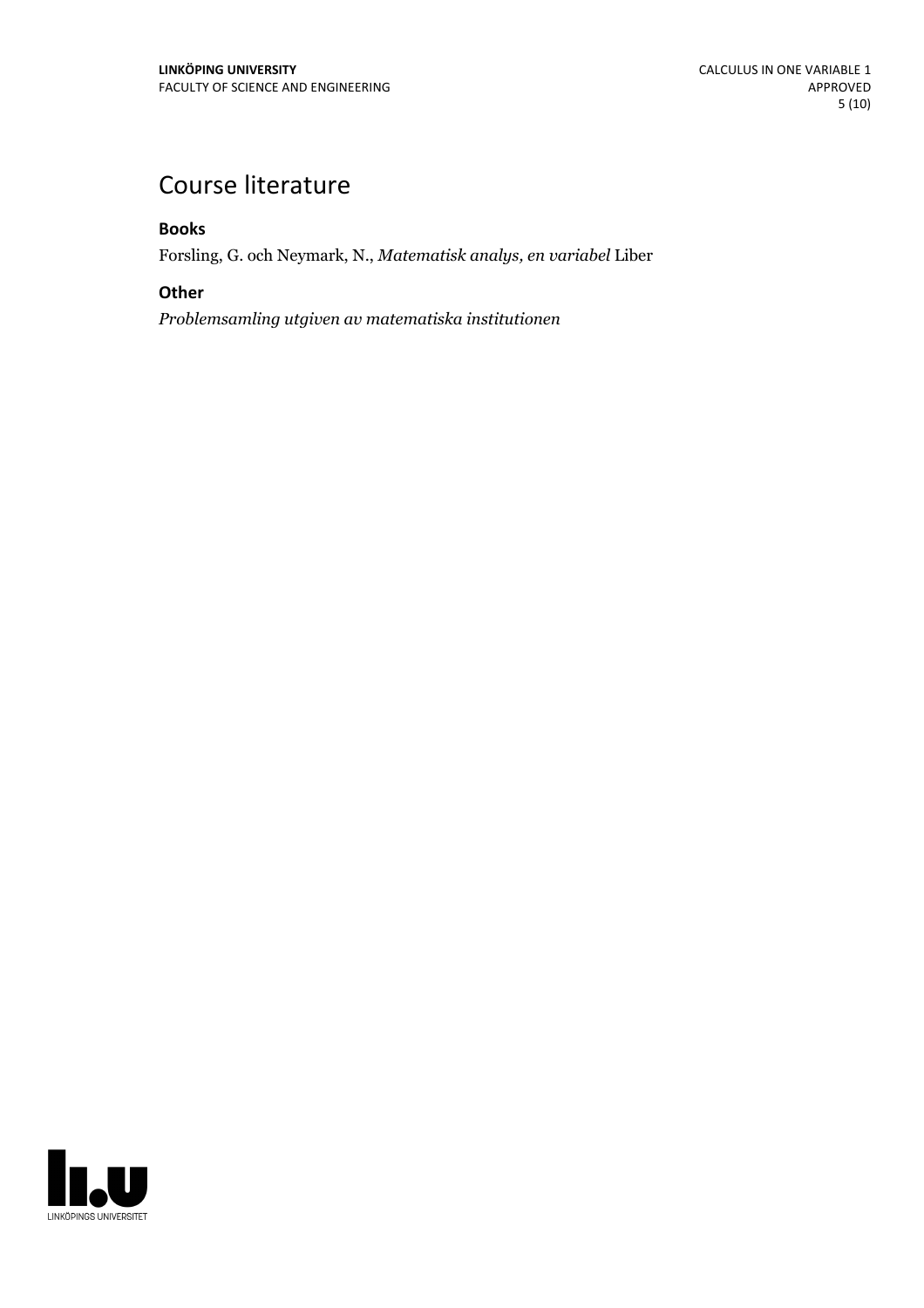# **Common rules**

### **Course syllabus**

A syllabus must be established for each course. The syllabus specifies the aim and contents of the course, and the prior knowledge that a student must have in order to be able to benefit from the course.

### **Timetabling**

Courses are timetabled after a decision has been made for this course concerning its assignment to a timetable module.

### **Interrupting a course**

The vice-chancellor's decision concerning regulations for registration, deregistration and reporting results (Dnr LiU-2015-01241) states that interruptions in study are to be recorded in Ladok. Thus, all students who do not participate in a course for which they have registered must record the interruption, such that the registration on the course can be removed. Deregistration from <sup>a</sup> course is carried outusing <sup>a</sup> web-based form: https://www.lith.liu.se/for-studenter/kurskomplettering?l=en.

### **Cancelled courses**

Courses with few participants (fewer than 10) may be cancelled or organised in a manner that differs from that stated in the course syllabus. The Dean is to deliberate and decide whether a course is to be cancelled or changed from the course syllabus.

### **Guidelines relatingto examinations and examiners**

For details, see Guidelines for education and examination for first-cycle and second-cycle education at Linköping University, http://styrdokument.liu.se/Regelsamling/VisaBeslut/917592.

An examiner must be employed as a teacher at LiU according to the LiU Regulations for Appointments

(https://styrdokument.liu.se/Regelsamling/VisaBeslut/622784). For courses in second-cycle, the following teachers can be appointed as examiner: Professor (including Adjunct and Visiting Professor), Associate Professor (including Adjunct), Senior Lecturer (including Adjunct and Visiting Senior Lecturer), Research Fellow, or Postdoc. For courses in first-cycle, Assistant Lecturer (including Adjunct and Visiting Assistant Lecturer) can also be appointed as examiner in addition to those listed for second-cycle courses. In exceptional cases, a Part-time Lecturer can also be appointed as an examiner at both first- and second cycle, see Delegation of authority for the Board of Faculty of Science and Engineering.

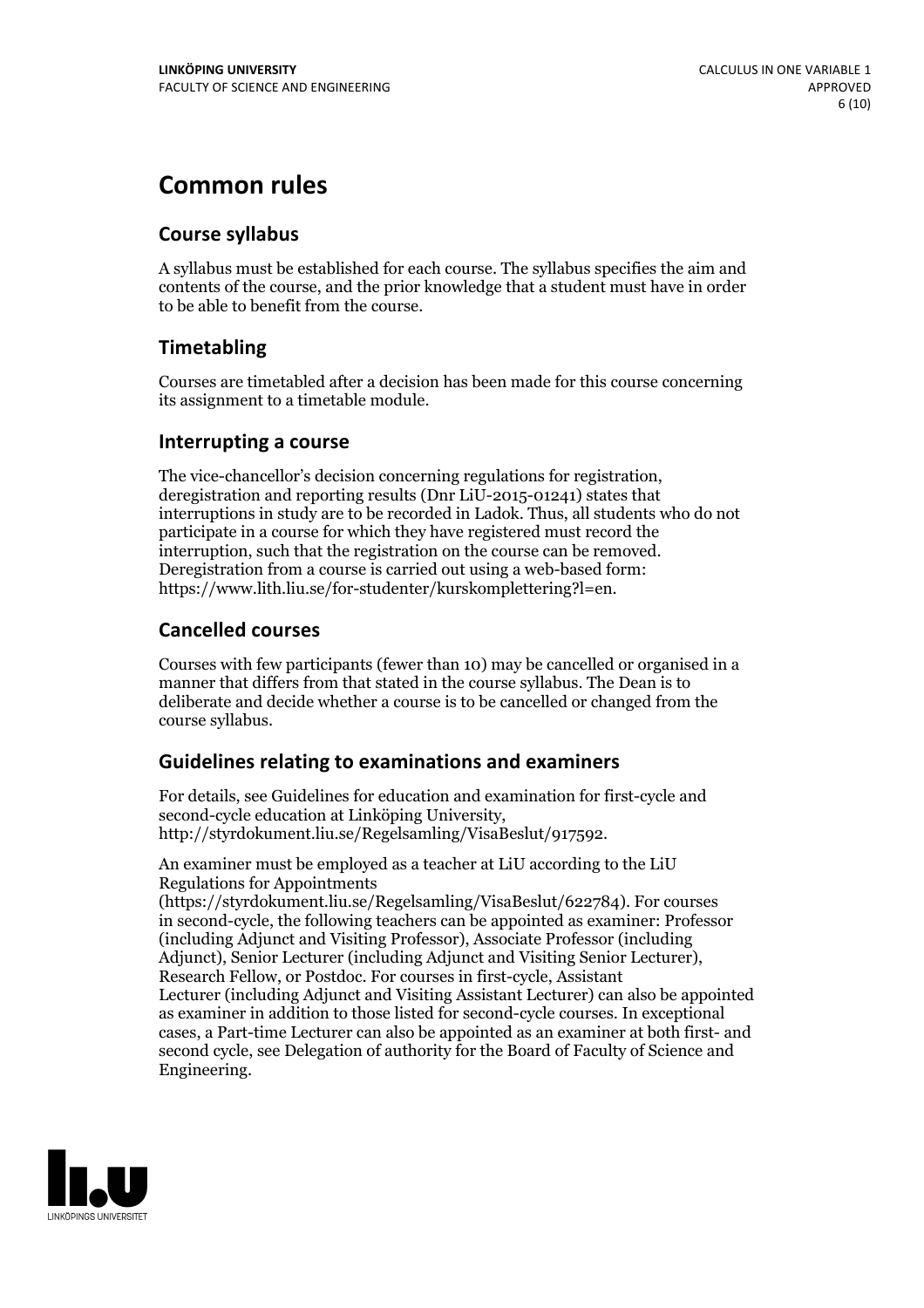### **Forms of examination**

#### **Examination**

Written and oral examinations are held at least three times a year: once immediately after the end of the course, once in August, and once (usually) in one of the re-examination periods. Examinations held at other times are to follow a decision of the board of studies.

Principles for examination scheduling for courses that follow the study periods:

- courses given in VT1 are examined for the first time in March, with re-examination in June and August
- courses given in VT2 are examined for the first time in May, with re-examination in August and October
- courses given in HT1 are examined for the first time in October, with re-examination in January and August
- courses given in HT2 are examined for the first time in January, with re-examination in March and in August.

The examination schedule is based on the structure of timetable modules, but there may be deviations from this, mainly in the case of courses that are studied and examined for several programmes and in lower grades (i.e. 1 and 2).

Examinations for courses that the board of studies has decided are to be held in alternate years are held three times during the school year in which the course is given according to the principles stated above.

Examinations for courses that are cancelled orrescheduled such that they are not given in one or several years are held three times during the year that immediately follows the course, with examination scheduling that corresponds to the scheduling that was in force before the course was cancelled or rescheduled.

When a course is given for the last time, the regular examination and two re-<br>examinations will be offered. Thereafter, examinations are phased out by offering three examinations during the following academic year at the same times as the examinations in any substitute course. If there is no substitute course, three examinations will be offered during re-examination periods during the following academic year. Other examination times are decided by the board of studies. In all cases above, the examination is also offered one more time during the academic year after the following, unless the board of studies decides otherwise.

If a course is given during several periods of the year (for programmes, or on different occasions for different programmes) the board or boards of studies determine together the scheduling and frequency of re-examination occasions.

#### **Registration for examination**

In order to take an examination, a student must register in advance at the Student Portal during the registration period, which opens 30 days before the date of the examination and closes 10 days before it. Candidates are informed of the location of the examination by email, four days in advance. Students who have not

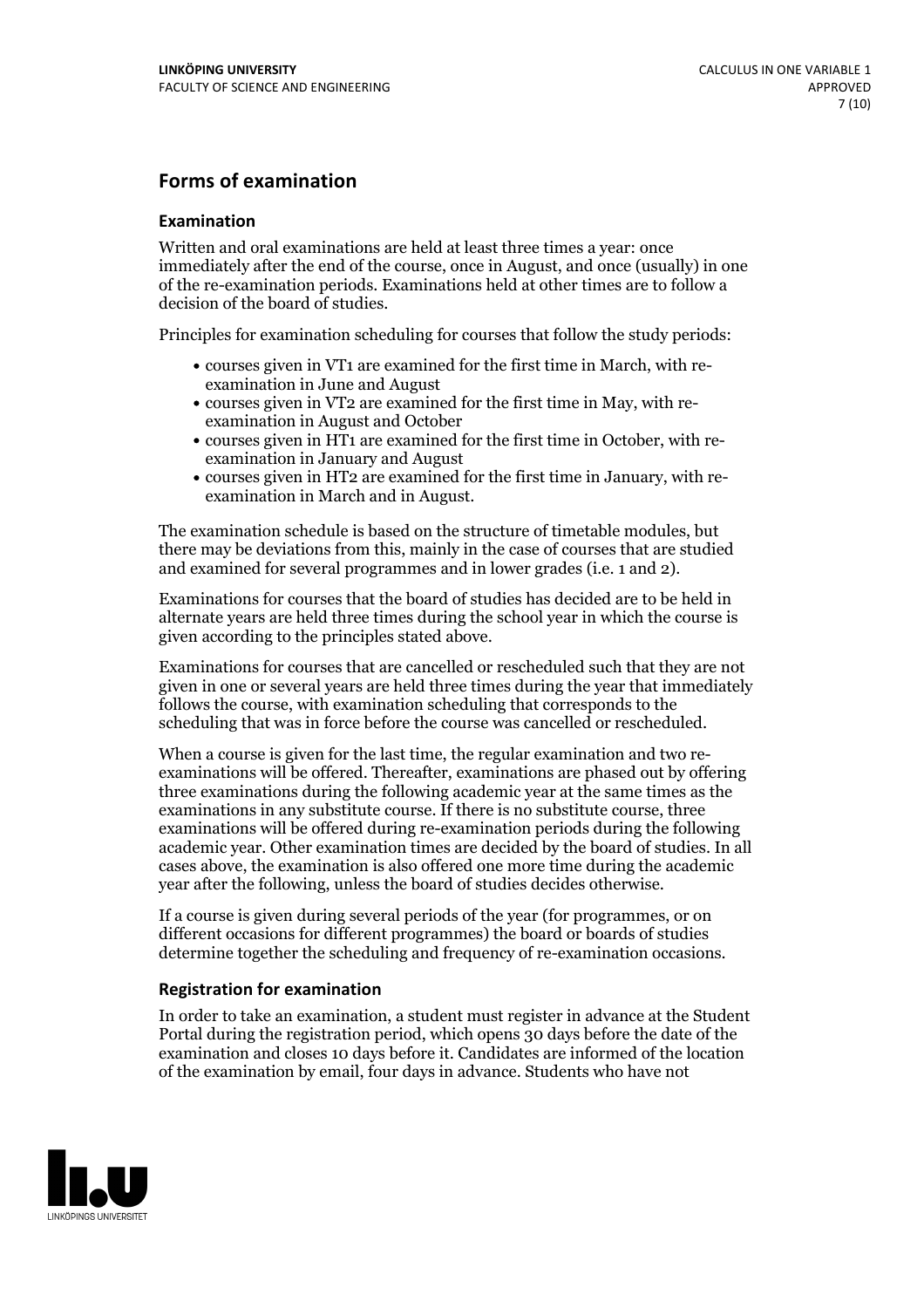registered for an examination run the risk of being refused admittance to the examination, if space is not available.

Symbols used in the examination registration system:

\*\* denotes that the examination is being given for the penultimate time.

\* denotes that the examination is being given for the last time.

#### **Code of conduct for students during examinations**

Details are given in a decision in the university's rule book: http://styrdokument.liu.se/Regelsamling/VisaBeslut/622682.

#### **Retakes for higher grade**

Students at the Institute of Technology at LiU have the right to retake written examinations and computer-based examinations in an attempt to achieve a higher grade. This is valid for all examination components with code "TEN" and "DAT". The same right may not be exercised for other examination components, unless otherwise specified in the course syllabus.

A retake is not possible on courses that are included in an issued degree diploma.

#### **Retakes of other forms of examination**

Regulations concerning retakes of other forms of examination than written examinations and computer-based examinations are given in the LiU guidelines

http://styrdokument.liu.se/Regelsamling/VisaBeslut/917592.

#### **Plagiarism**

For examinations that involve the writing of reports, in cases in which it can be assumed that the student has had access to other sources (such as during project work, writing essays, etc.), the material submitted must be prepared in accordance with principles for acceptable practice when referring to sources (references or quotations for which the source is specified) when the text, images, ideas, data,  $\vec{e}$  etc. of other people are used. It is also to be made clear whether the author has reused his or her own text, images, ideas, data, etc. from previous examinations, such as degree projects, project reports, etc. (this is sometimes known as "self- plagiarism").

A failure to specify such sources may be regarded as attempted deception during examination.

#### **Attempts to cheat**

In the event of <sup>a</sup> suspected attempt by <sup>a</sup> student to cheat during an examination, or when study performance is to be assessed as specified in Chapter <sup>10</sup> of the Higher Education Ordinance, the examiner is to report this to the disciplinary board of the university. Possible consequences for the student are suspension from study and a formal warning. More information is available at https://www.student.liu.se/studenttjanster/lagar-regler-rattigheter?l=en.

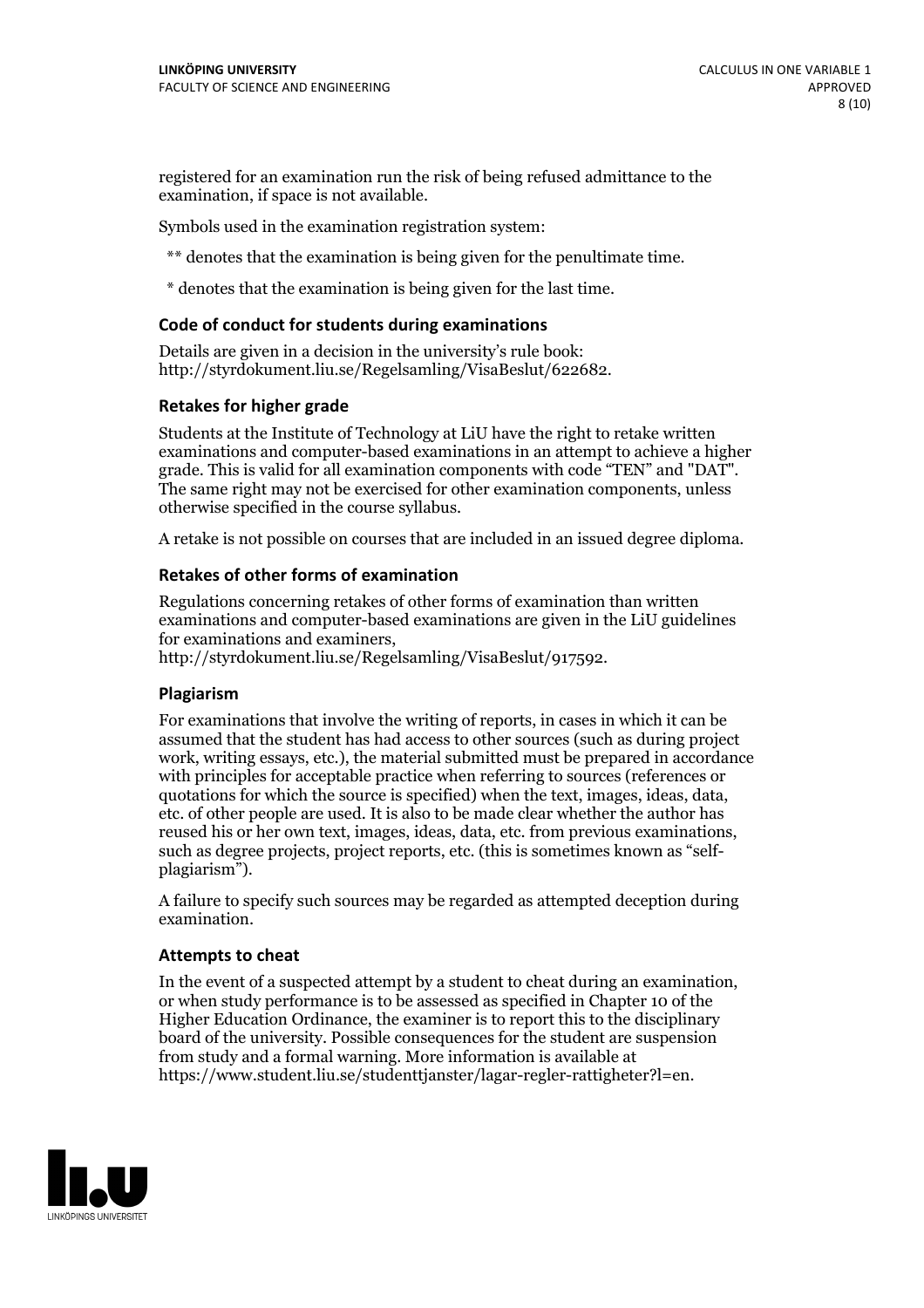#### **Grades**

The grades that are preferably to be used are Fail (U), Pass (3), Pass not without distinction  $(4)$  and Pass with distinction  $(5)$ .

- 1. Grades U, 3, 4, 5 are to be awarded for courses that have written
- examinations. 2. Grades Fail (U) and Pass (G) may be awarded for courses with <sup>a</sup> large degree of practical components such as laboratory work, project work and group work. 3. Grades Fail (U) and Pass (G) are to be used for degree projects and other
- independent work.

#### **Examination components**

- 
- 1. Grades U, 3, 4, <sup>5</sup> are to be awarded for written examinations (TEN). 2. Examination components for which the grades Fail (U) and Pass (G) may be awarded are laboratory work (LAB), project work (PRA), preparatory written examination (KTR), oral examination (MUN), computer-based
- examination (DAT), home assignment (HEM), and assignment (UPG). 3. Students receive grades either Fail (U) or Pass (G) for other examination components in which the examination criteria are satisfied principally through active attendance such as other examination (ANN), tutorial group
- (BAS) or examination item (MOM). 4. Grades Fail (U) and Pass (G) are to be used for the examination components Opposition (OPPO) and Attendance at thesis presentation (AUSK) (i.e. part of the degree project).

For mandatory components, the following applies: If special circumstances prevail, and if it is possible with consideration of the nature of the compulsory component, the examiner may decide to replace the compulsory component with another equivalent component. (In accordance with the LiU Guidelines for education and examination for first-cycle and second-cycle education at Linköping University, http://styrdokument.liu.se/Regelsamling/VisaBeslut/917592).

For written examinations, the following applies: If the LiU coordinator for students with disabilities has granted a student the right to an adapted examination for a written examination in an examination hall, the student has the right to it. If the coordinator has instead recommended for the student an adapted examination or alternative form of examination, the examiner may grant this if the examiner assesses that it is possible, based on consideration of the course objectives. (In accordance with the LiU Guidelines for education and examination for first-cycle and second-cycle education at Linköping University, http://styrdokument.liu.se/Regelsamling/VisaBeslut/917592).

The examination results for a student are reported at the relevant department.

### **Regulations (applyto LiU in its entirety)**

The university is a government agency whose operations are regulated by